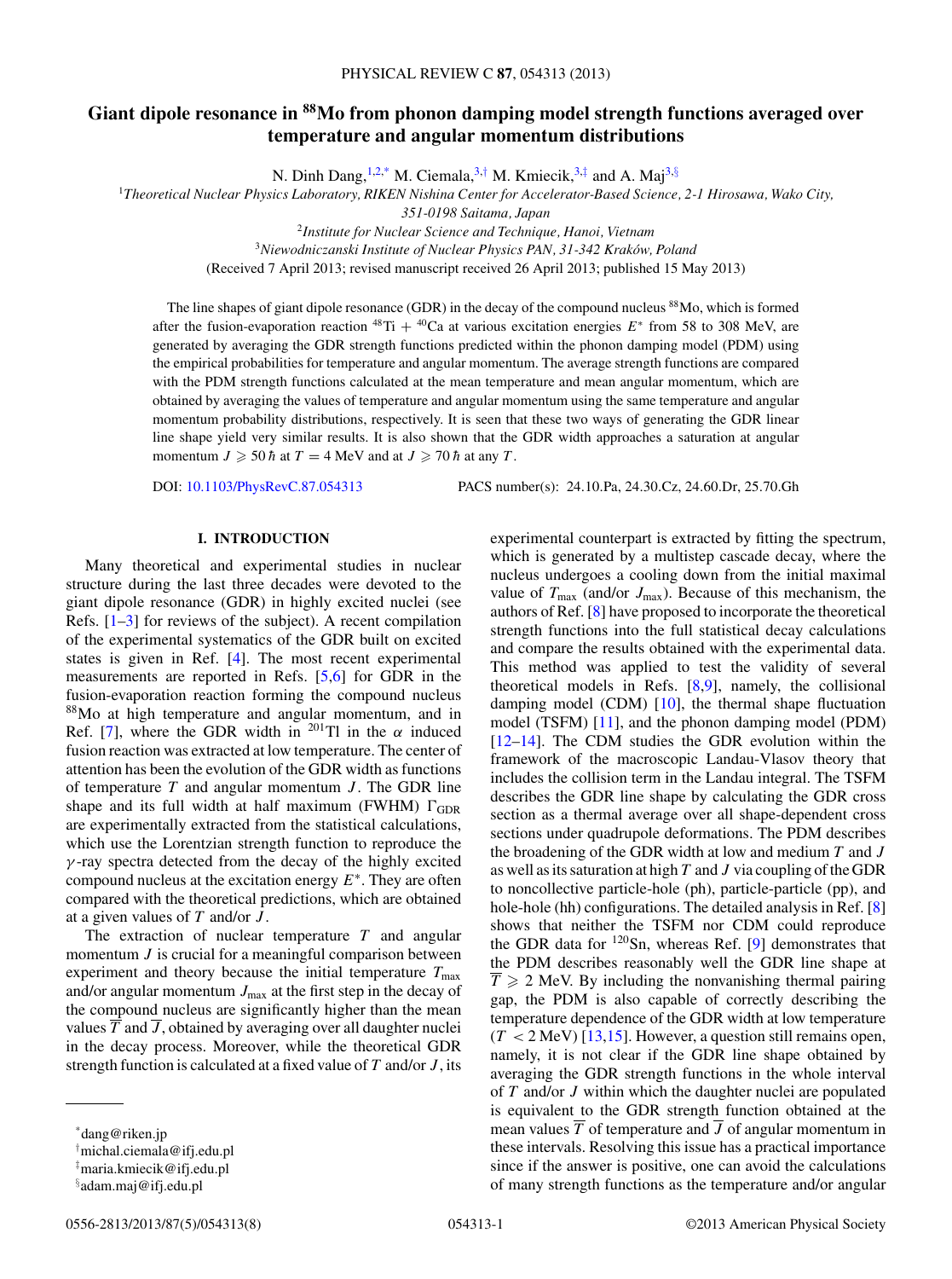<span id="page-1-0"></span>momentum decreases starting from  $T_{\text{max}}$  and/or  $J_{\text{max}}$  to obtain the average line shape, and use the strength function obtained at one given pair of values  $\overline{T}$  and  $\overline{J}$  instead. The aim of the present paper is to answer this question.

The paper is organized as follows. The formalism is presented in Sec. II. The results of numerical calculations for GDR strength functions within the PDM, which are averaged by using the empirical probabilities distributions for temperature and angular momentum in 88Mo at various excitation energies  $E^*$ , are discussed in Sec. [III.](#page-2-0) The paper is summarized in the last section, where conclusions are drawn.

## **II. FORMALISM**

## **A. Model Hamiltonian and GDR strength function at finite temperature and angular momentum**

The formalism of the PDM, whose Hamiltonian describes a hot spherical system noncollectively rotating about the symmetry *z* axis, has been presented and discussed thoroughly in Ref. [\[14\]](#page-6-0). Therefore we summarize here only the final results, which are necessary for the analysis in the present paper.

The model Hamiltonian is given as

$$
H = H_0 - \gamma \hat{M}, \tag{1}
$$

where  $H_0$  is the PDM Hamiltonian of the nonrotating system, described in Refs. [\[12,13\]](#page-6-0), and  $\hat{M}$  represents the total angular momentum  $\hat{J}$ , which, in the present case, coincides with its z projection  $\hat{M}$ , that is,

$$
\hat{J} \equiv \hat{M} = \sum_{k>0} m_k (N_k - N_{-k}). \tag{2}
$$

Here the subscripts k denote the single-particle states  $|k, m_k\rangle$ in the deformed basis with the angular momentum  $k$  and the positive single-particle spin projection  $m_k$ , whereas the subscripts  $-k$  denote the time-reversal states  $|k, -m_k\rangle$  ( $m_k >$ 0). The particle number operator  $\hat{N}$  is written as

$$
\hat{N} = \sum_{k>0} (N_k + N_{-k}), \quad N_{\pm k} = a_{\pm k}^{\dagger} a_{\pm k}, \tag{3}
$$

where  $a_{\pm k}^{\dagger}$   $(a_{\pm k})$  is the creation (annihilation) operator of a particle with spin k, spin projection  $\pm m_k$ , and energy  $\epsilon_k$ . By using Eqs.  $(2)$  and  $(3)$ , the Hamiltonian  $(1)$  transforms into

$$
H = \sum_{k>0} (\epsilon_k - \lambda - \gamma m_k) N_k
$$
  
+ 
$$
\sum_{k>0} (\epsilon_k - \lambda + \gamma m_k) N_{-k} + \sum_q \omega_q Q_q^{\dagger} Q_q
$$
  
+ 
$$
\sum_{k,k'>0} \sum_q \mathcal{F}_{kk'}^{(q)} (a_k^{\dagger} a_{k'} + a_{-k}^{\dagger} a_{-k'})(Q_q^{\dagger} + Q_q), \qquad (4)
$$

where  $\lambda$  denotes the chemical potential. The particle (p) states correspond to those with  $\epsilon_k > \lambda$ , whereas the hole (h) states are those with  $\epsilon_k < \lambda$ . The operator  $Q_q^{\dagger}$  ( $Q_q$ ) is the phonon creation (annihilation) operator for a collective vibration with energy  $\omega_q$ . In this way, Hamiltonian (4) describes two mean fields: the single-particle mean field [the first two terms on the right-hand side of Eq. (4)] and the phonon one associated with

the GDR (the third term), as well as the coupling between them (the last term) with matrix elements  $\mathcal{F}_{kk'}^{(q)}$ . The GDR acquires a width and the phonon energy  $\omega_q$  undergoes a shift because of this coupling. By including the angular momentum in the first two terms, each of spherical orbital j with energy  $\epsilon_i$  splits into  $2\Omega_i = 2j + 1$  distinctive levels, half of which consist of levels with energies  $\epsilon_k + \gamma m_k$ , whereas the other half consist of levels with energies  $\epsilon_k - \gamma m_k$ , with  $k = 1, ..., \Omega/2$ , where  $\Omega = 2 \sum_j \Omega_j$  is the total number of levels. Because the effect of thermal pairing on the GDR width is negligible in the region of moderate (high) T and J ( $E^* \ge 58$  MeV for <sup>88</sup>Mo [\[13,15\]](#page-6-0)), we neglect it it in the calculation of the GDR strength functions for simplicity.

The chemical potential  $\lambda$  and the rotation frequency  $\gamma$  are defined from the equations for conservation of the angular momentum  $J$  and particle number  $N$  as

$$
J = \sum_{k} m_k (f_k^+ - f_k^-), \quad N = \sum_{k} (f_k^+ + f_k^-), \quad (5)
$$

where  $J = \langle \hat{J} \rangle = M = \langle \hat{M} \rangle$ ,  $N = \langle \hat{N} \rangle$ ,  $f_k^{\pm} = \langle N_{\pm k} \rangle$  with the grand canonical ensemble average  $\langle \cdots \rangle \equiv \text{Tr}[\cdots \exp(-\beta H)]/$ Tr[exp( $-\beta H$ )] ( $\beta = T^{-1}$ ). The single-particle occupation numbers  $f_k^{\pm}$  are approximated with the Fermi-Dirac distribution:

$$
f_k^{\pm} = \frac{1}{\exp(\beta E_k^{\mp}) + 1}, \quad E_k^{\mp} = \epsilon_k - \lambda \mp \gamma m_k. \tag{6}
$$

By using the Hamiltonian (4) and the method of doubletime Green's functions, the final equation for Green's function, which describes the phonon propagation, was derived in Ref.  $[14]$  as

$$
G_q(E) = \frac{1}{2\pi} \frac{1}{E - \tilde{\omega}_q}, \quad \tilde{\omega} = \omega_q + P_q(E),
$$
  
\n
$$
P_q(E) = \sum_{kk'} \left[ \mathcal{F}_{kk'}^{(q)} \right]^2 \left[ \frac{f_{k'}^+ - f_k^+}{E - E_k^- + E_{k'}^-} + \frac{f_{k'}^- - f_k^-}{E - E_k^+ + E_{k'}^+} \right].
$$
\n(7)

The principal value of the polarization operator  $P_q(\omega)$  at a real  $\omega$  defines the energy shift from the unperturbed phonon energy  $\omega_q$  to  $\tilde{\omega}_q$  under the effect of particle-phonon coupling, whereas the imaginary part  $\gamma_q(\omega) = \text{Im } P_q(\omega \pm i\varepsilon)$  of the analytic continuation of  $P_q(E)$  into the complex energy plan  $E = \omega \pm i\varepsilon$  defines the phonon damping  $\gamma_q(\omega)$ , whose final explicit expression reads

$$
\gamma_q(\omega) = \varepsilon \sum_{kk'} \left[ \mathcal{F}_{kk'}^{(q)} \right]^2 \left[ \frac{f_k^+ - f_k^+}{(\omega - E_k^- + E_k^-)^2 + \varepsilon^2} + \frac{f_k^- - f_k^-}{(\omega - E_k^+ + E_k^+)^2 + \varepsilon^2} \right],\tag{8}
$$

where the representation  $\delta(x) = \lim_{\varepsilon \to 0} \varepsilon / [\pi (x^2 + \varepsilon^2)]$  is used to smooth the  $\delta$  functions and to effectively take into account the contribution of the escape width owing to the coupling to continuum.

The spectral intensity is found from the analytic properties of Green's function (7) as  $\mathcal{J}_q(\omega) = i[G_q(\omega + i\varepsilon) - G_q(\omega$  $i\varepsilon$ )]/[e<sup> $\beta\omega$ </sup> – 1], from which one obtains the GDR strength function  $S(\omega)$  as  $S(\omega) = \mathcal{J}_q(\omega) [\exp(\beta \omega) - 1]$ , where  $\mathcal{J}_q(\omega)$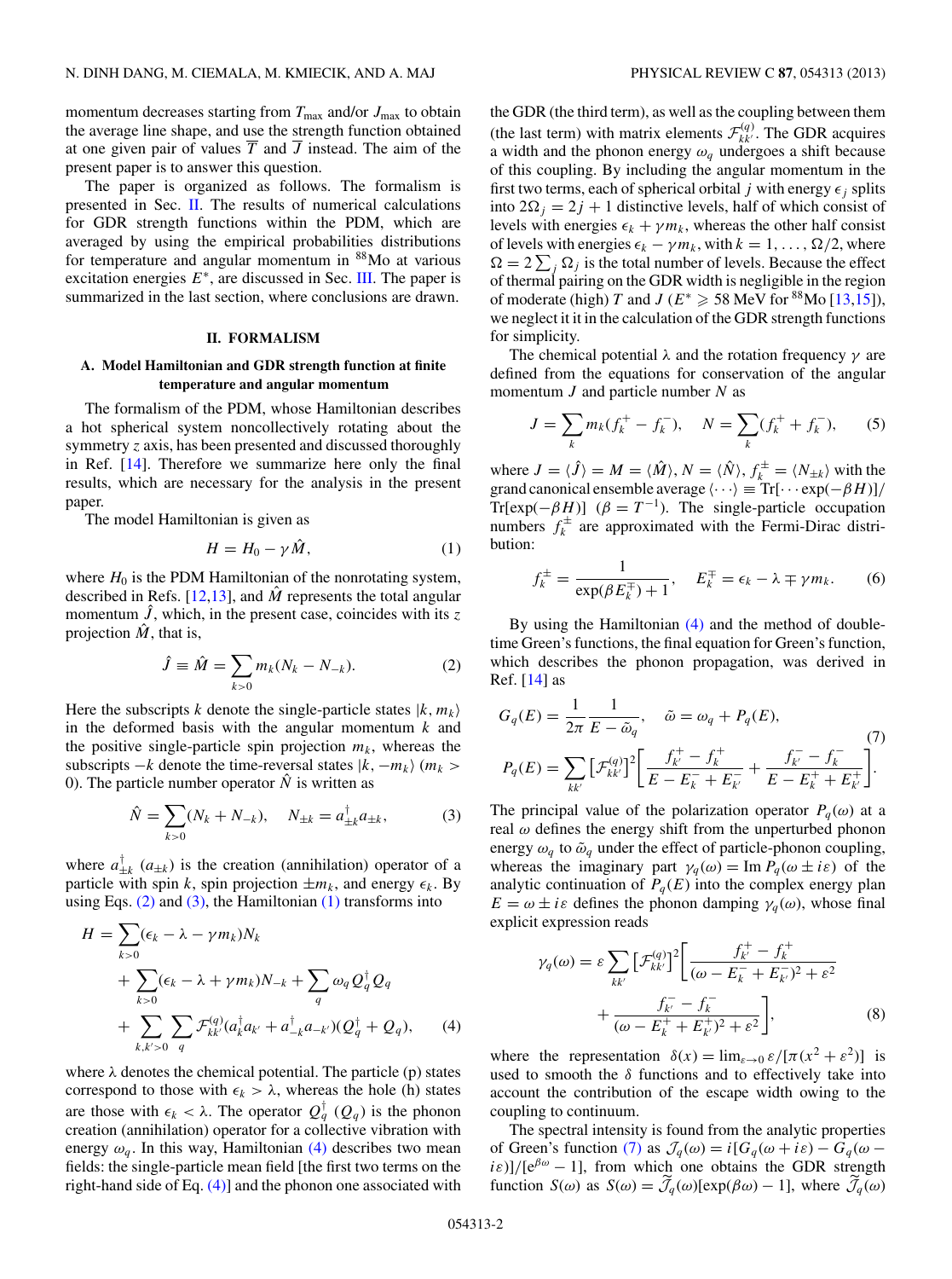<span id="page-2-0"></span>denotes  $\mathcal{J}_q(\omega)$  calculated at the GDR energy  $\tilde{\omega}_q = E_{\text{GDR}}$ [\[12–14\]](#page-6-0). The final result is a Breit-Wigner-like distribution with the energy-dependent half width  $\gamma_a(\omega)$ :

$$
S_{\text{BW}}(\omega) = \frac{1}{\pi} \frac{\gamma_q(\omega)}{[\omega - E_{\text{GDR}}]^2 + \gamma_q^2(\omega)}.
$$
 (9)

The FWHM  $\Gamma(T)$  of the GDR is defined as a function of T and  $J$  as  $[12,13]$ 

$$
\Gamma(T, J) = 2\gamma_q[\omega = E_{\text{GDR}}].\tag{10}
$$

The evaporation width of the compound nuclear states, which comes from the quantum mechanical uncertainty principle [\[16\]](#page-6-0), is not included because its effect on the GDR width is expected to be significant only at large values of the average temperature  $(\gg 3.3 \text{ MeV})$  and average angular momentum  $(\gg 30 \; \hbar)$  [\[8\]](#page-6-0). For the comparison with the experimental line shape, which is fitted by using the Lorentzian distribution, it is convenient to use the following Lorentzian-like strength function [\[17\]](#page-6-0), which is composed of two Breit-Wigner-like distributions (9) [see, e.g., Eq. (16) of Ref. [\[18\]](#page-7-0)]:

$$
S_L(\omega) = \frac{\omega}{E_{\text{GDR}}} [S_{\text{BW}}(\omega, E_{\text{GDR}}) - S_{\text{BW}}(\omega, -E_{\text{GDR}})]. \tag{11}
$$

# **B. Averaging over the probability distributions of temperature and angular momentum**

In the fusion-evaporation reactions, where two heavy nuclei coalesce at high energy  $E^*$  far above the Coulomb barrier, the resulting compound system at high angular momentum decays by evaporating particles in competition with highenergy  $\gamma$  rays. The GDR is extracted from the high-energy γ -ray spectrum as a Lorentzian located at energy of around  $E_{\text{GDR}} = 17A^{-1/3} + 25A^{-1/6}$  [\[1\]](#page-6-0). During this  $\gamma$ -ray emission the nuclear temperature decreases from its initial value  $T_m$ , resulting in a probability distribution  $p_T(T_i)$  of temperature, where  $T_i$  is the temperature of the *i*th step in the statistical decay. The same takes place with the angular momentum, which decreases from its initial value  $J_n$ , resulting in the probability distribution  $p_J (J_i)$ .

Given the temperature and angular momentum probabilities distributions  $p_T(T_i)$  and  $p_J(J_i)$ , the average strength function at the excitation energy  $E^*$  is calculated as

$$
S_k(\omega, E^*) = \frac{\sum_i p_j(J_i)\overline{S}_k(\omega, J_i)}{\sum_i p_j(J_i)},
$$
  

$$
\overline{S}_k(\omega, J) = \frac{\sum_j p_T(T_j)S_k(\omega, T_i, J)}{\sum_j p_T(T_j)},
$$
(12)

where the strength function  $S_k(\omega, T, J)$  can be either  $S_{BW}(\omega)$  [Eq. (9)]  $(k = BW)$  or  $S_L(\omega)$  [Eq. (11)]  $(k = L)$ obtained at a given pair of values  $(T, J) = (T_i, J_i)$ , whereas  $S_k(\omega, J)$  is the strength function obtained by averaging  $S_k(\omega, T, J)$  over the probability distribution of temperature at each value  $J_i$  of the angular momentum. The average temperature  $\overline{T}$  within the interval  $T_1 \leq T_i \leq T_m$ , where the probability distribution  $p_T(T_i)$  is determined (*i* =  $1, 2, \ldots, m$ , and the average angular momentum  $\overline{J}$  within

the interval  $J_1 \leqslant J_i \leqslant J_n$ , where the probability distribution  $p_M(M_i)$  is determined  $(j = 1, 2, \ldots, n)$ , are calculated as

$$
\overline{T} = \frac{\sum_{i=1}^{m} p_T(T_i) T_i}{\sum_{i=1}^{m} p_T(T_i)}, \quad \overline{J} = \frac{\sum_{j=1}^{n} p_J(J_i) J_j}{\sum_{j=1}^{n} p_J(J_j)}.
$$
(13)

In the present paper the average strength function  $S_L(\omega, E^*)$ in Eq. (12) will be compared with the strength function  $S_L(\omega, \overline{T}, \overline{J})$  in Eq. (11), which is calculated at the average temperature  $\overline{T}$  and average angular momentum  $\overline{J}$  in Eq. (13).

#### **III. ANALYSIS OF NUMERICAL RESULTS**

#### **A. Ingredients of the numerical calculations**

We employ the single-particle energies  $\epsilon_k$ , which are obtained from the Woods-Saxon potentials for neutrons and protons in <sup>88</sup>Mo. They span a large space at  $J = 0$  starting from the bottom  $1s_{1/2}$  level located at around  $-40$  MeV for neutrons and −30 MeV for protons up to around 22 MeV, where the part of the spectrum with positive values  $\epsilon_k$  simulates an effective discretized continuum. These single-particle energies are assumed to be temperature independent based on the estimation within the temperature-dependent self-consistent Hartree-Fock calculations [\[19\]](#page-7-0), which have demonstrated that the single-particle energies in heavy nuclei weakly change with T up to  $T \sim 5$  MeV.

The matrix elements  $\mathcal{F}_{ph}^{(q)}$  for the coupling of the GDR to non-collective ph configurations, causing the quantal width already at  $T = 0$ , are assumed to be the same and equal to  $\mathcal{F}_1$ , whereas those for the coupling of the GDR to pp (hh) configurations,  $\mathcal{F}_{\text{pp}}^{(q)}$  and  $\mathcal{F}_{\text{hh}}^{(q)}$ , causing the thermal width at  $T \neq 0$ , are assumed to be equal to  $\mathcal{F}_2$ . (See, e.g., Sec. II B of Ref. [\[13\]](#page-6-0) for the detailed discussion on the justification of these assumptions.) The unperturbed energy omega  $\omega_q$  and the parameter  $\mathcal{F}_1$  are chosen to reproduce the experimental value for the energy (around 15 MeV) and the width (around 4 MeV) for the GDR in <sup>88</sup>Mo at  $T = 0$  and  $J = 0$ . The parameter  $\mathcal{F}_2$ is chosen so that the GDR energy, which is obtained as the solution of the equation  $\omega - \omega_q - P_q(\omega) = 0$  at  $J = 0$ , does not change significantly as  $T$  varies. The selected values of  $\mathcal{F}_1 = 0.071$  MeV and  $\mathcal{F}_2 = 0.163$  MeV with  $E_{GDR} = 15$  MeV for GDR in <sup>88</sup>Mo are then kept unchanged throughout the calculations as T and J vary. A value  $\varepsilon = 0.5$  MeV is adopted for the smoothing parameter in Eq.  $(8)$ , which mimics the effect of the escape width caused by coupling to the continuum.

#### **B. Average temperatures and angular momenta**

Shown in Figs. [1](#page-3-0) and [2](#page-3-0) are the probability distributions  $p_T(T_i)$  for temperature and  $p_J(J_i)$  for angular momentum as functions of temperature  $T$  and angular momentum  $J$ , respectively. They are obtained by using the GEMINI++ code [\[20,21\]](#page-7-0), which generates the statistical decays for the recent fusion-evaporation reaction  $^{48}$ Ti +  $^{40}$ Ca, and produces the compound nucleus 88Mo<sup>∗</sup> at nine values of beam energy  $E<sub>b</sub> = 150, 170, 200, 300, 400, 450, 500, 600,$  and 700 MeV. The calculations take into account the competition owing to fission under the assumption that the angular momentum of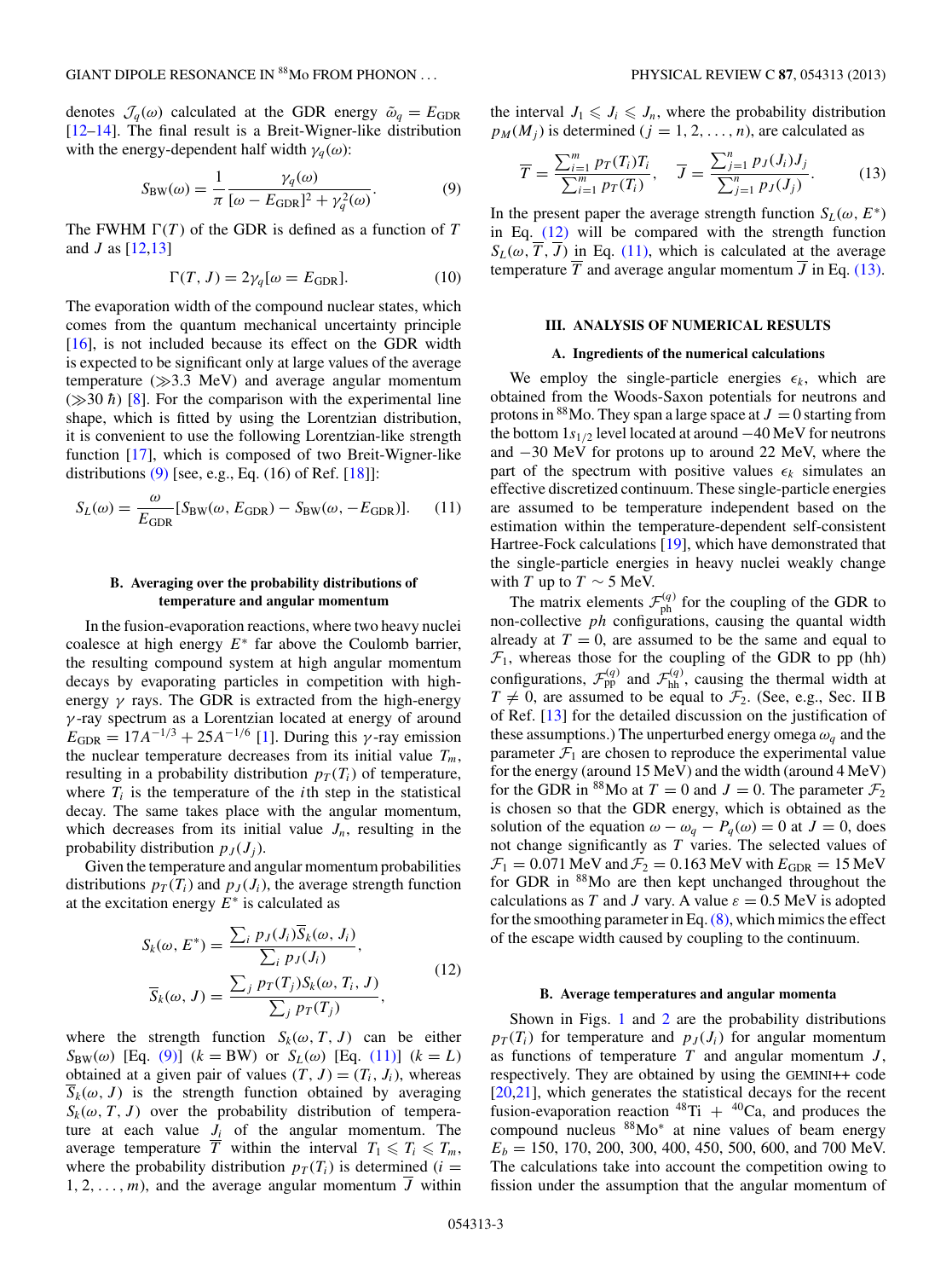<span id="page-3-0"></span>

FIG. 1. (Color online) Temperature distributions for <sup>88</sup>Mo at excitation energies  $E^* = 58, 67, 80,$  and 126 MeV (a) and 172, 194, 217, 262, and 308 MeV (b), which are calculated by the GEMINI++ code (see text for details). The lines are drawn to guide the eye. The value of average temperature  $\overline{T}$  (in MeV) at each energy is shown as a number at the corresponding line.

the compound nucleus 88Mo<sup>∗</sup> is preserved, that is, not affected by the decay paths over all daughter nuclei. This assumption is justified by the fact that the GDR energies and widths for the molybdenum isotopes are essentially the same at similar values of T and J [\[4\]](#page-6-0). The excitation energy  $E^*$  of the compound nucleus in a complete fusion is obtained from the beam energy by using the relation  $E^* = E_{cm} + Q$ , where  $E_{\text{c.m.}}$  is the total kinetic energy in the center-of-mass system



FIG. 2. (Color online) Angular momentum distributions for  $88$ Mo at different excitation energies  $E^*$ , which are calculated by the GEMINI++ code (see text for details), as shown in the panel (in MeV) with the corresponding average angular momenta  $\overline{J}$  (in  $\hbar$ ).

TABLE I. Beam and excitation energies, maximal and average temperatures, and maximal, highest, and average angular momenta in the fusion-evaporation reaction  $^{48}\text{Ti} + ^{48}\text{Ca} \rightarrow ^{88}\text{Mo}^*$ .

| $E_h$<br>(MeV) | $E^\ast$<br>(MeV) | $T_{\rm max}$<br>(MeV) | $\tau$<br>(MeV) | $J_{\text{max}}(\hbar)$ | $\sigma(h)$    | $J_{\text{high}}\left(\hbar\right)$ | $\overline{J}(\hbar)$ |
|----------------|-------------------|------------------------|-----------------|-------------------------|----------------|-------------------------------------|-----------------------|
| 150            | 58                | 1.95                   | 1.46            | 32                      | 2              | 42                                  | 22                    |
| 170            | 67                | 2.19                   | 1.61            | 44                      | 2              | 52                                  | 29                    |
| 200            | 80                | 2.49                   | 1.73            | 55                      | 1              | 60                                  | 37                    |
| 300            | 126               | 3.06                   | 2.04            | 57                      | $\overline{2}$ | 67                                  | 38                    |
| 400            | 172               | 3.71                   | 2.43            | 57                      | 3              | 72                                  | 39                    |
| 450            | 194               | 3.92                   | 2.56            | 57                      | 3              | 72                                  | 39                    |
| 500            | 217               | 4.34                   | 2.87            | 57                      | 3              | 72                                  | 39                    |
| 600            | 262               | 4.68                   | 3.06            | 57                      | 4              | 77                                  | 38                    |
| 700            | 308               | 5.12                   | 3.37            | 56                      | 5              | 81                                  | 38                    |

and the reaction  $Q$  value is equal to the sum of projectile and target masses minus the mass of the compound nucleus. The values of excitation energy  $E^*$  that correspond to these beam energies are deduced as  $E^* = 58, 67, 80, 126, 172, 194, 217,$ 262, and 308 MeV and listed in the column 2 of Table I. The deduced values of temperature correspond to the evaporation of the daughter nuclei transmitted by the high-energy  $\gamma$  rays, that is, to the nuclei upon which the GDR is built. The value  $J_{\text{max}}$  of angular momentum, at which fission starts to set in, is found from the fit of the angular momentum distribution by using the formula  $p'_J(J_i) = \mathcal{N}(2J_i + 1)/\{1 + \exp[(J_i J_{\text{max}}/\sigma$ ], where  $\sigma$  is the diffuseness of the distribution, and  $\mathcal{N} = \sum_i p_j(J_i) / \sum_i p'_j(J_i)$  is the normalization factor. The value  $J_{\text{high}} = J_{\text{max}} + 5\sigma$  is defined as the highest value of  $J_i$ , starting from which the high- $J$  tail in the angular momentum distribution at  $J > J_{\text{high}}$  becomes negligible. Indeed, by using the values  $J_{\text{max}}$  and  $\sigma$  at the excitation energies  $E^*$  shown in Table I, we found that the sum of  $p_J(J)$  within the interval  $J_{\text{max}} + 5\sigma \leqslant J \leqslant 100 \hbar$  does not exceed 0.1% of the total sum of  $p_J(J)$  within  $0 \leq J \leq 100 \hbar$ . Figures 1 and 2 as well as Table I clearly show that the maximal temperature  $T_{\text{max}}$  and the highest angular momentum  $J_{\text{high}}$  increase with excitation energy  $E^*$ , and reach the values as high as  $T_{\text{max}} = 5.12 \text{ MeV}$ and  $J_{\text{high}} = 81 \hbar$  (see the columns 3 and 7 of Table I). However, the average values of temperatures and angular momenta are actually much lower (see the columns 4 and 8 of Table I). It is also worth noticing that the maximal angular momentum  $J_{\text{max}}$ increases first with excitation energy  $E^*$  up to  $E^* = 172$  MeV, where it saturates, because of fission competition, at the value of  $56-57 \hbar$ . Consequently the average angular momentum also reaches the maximum equal to 38–39 $\hbar$  at  $E^* \ge 172$ –217 MeV.

## **C. Average GDR strength functions**

Displayed in Fig. [3](#page-4-0) are the GDR strength functions  $S_L(\omega, T, J)$ , calculated from Eq. [\(11\)](#page-2-0) at various temperatures T and J equal to  $\overline{J}$  that correspond to the excitation energies  $E^*$  listed in Table I. The temperatures T are those  $T_i$  at which the temperature probability distribution  $p_T(T_i)$  in Fig. 1 is obtained and also  $T = \overline{T}$  from Table I. These strength functions are those obtained at given values of T and J at each step of the statistical decay. They are not the actual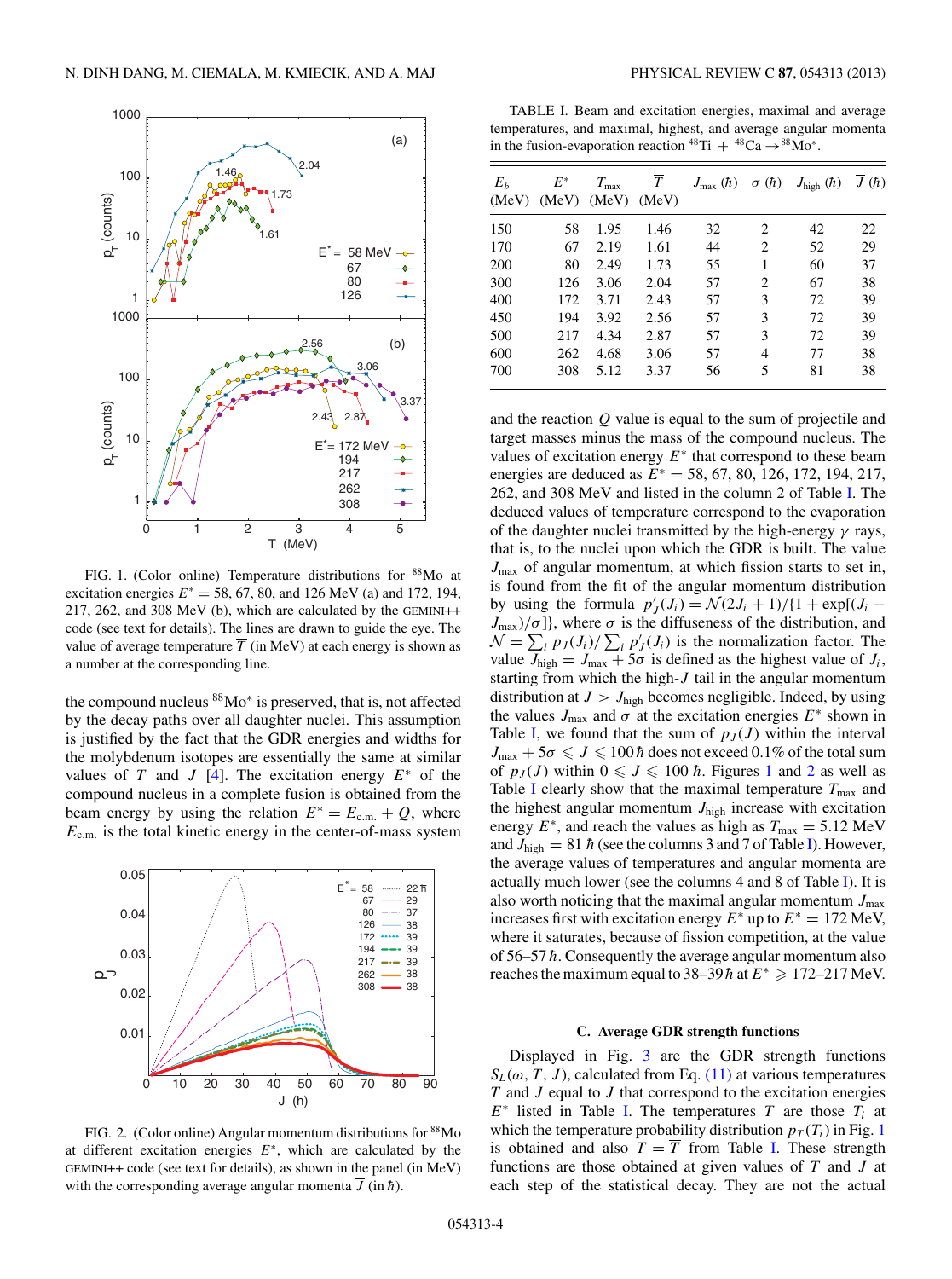<span id="page-4-0"></span>

FIG. 3. (Color online) GDR strength function  $S_L(\omega, T, J)$  for <sup>88</sup>Mo at different values  $T = T_i$  taken from the temperature probability distribution  $p_T(T_i)$  in Fig. [1](#page-3-0) [(green) thin lines with a lower maximum at a higher  $T_i$ ] and at  $J = \overline{J}$  (in  $\hbar$ ). The (red) thick solid lines denote  $S_L(\omega, \overline{T}, J)$  at  $T = \overline{T}$  (in MeV).

strength functions, which are generated by averaging over all the cascades. An illustration of a partial averaging is shown in Fig. 4, where the strength functions  $\overline{S}_L(\omega, J)$ , obtained

from Eq. [\(12\)](#page-2-0) by averaging over the temperature probability distribution  $p_T(T_i)$ , are shown at J running in steps of 1  $\hbar$ from 0 up to  $J_{\text{max}}$ . One can see that both temperature angular



FIG. 4. (Color online) GDR average strength function  $\overline{S}_L(\omega, J)$  for <sup>88</sup>Mo at different values  $J = \overline{J}$  taken from the angular momentum probability distribution  $p_J (J_i)$  in Fig. [2](#page-3-0) [(pink) shaded areas]. The (green) solid lines denote  $\overline{S}_L(\omega, \overline{J})$  at the values  $J = \overline{J}$  (in  $\hbar$ ) shown in the panels.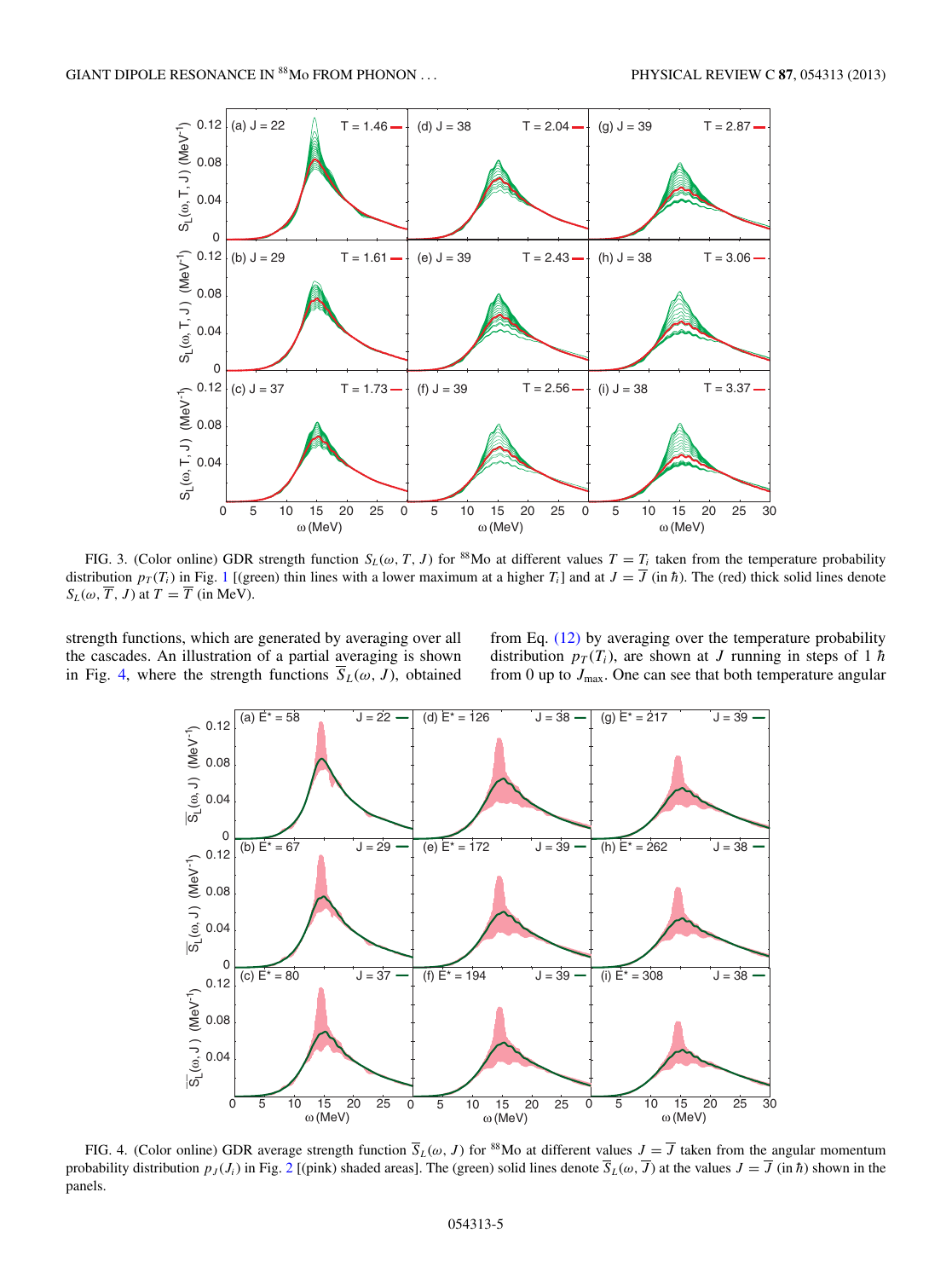<span id="page-5-0"></span>

FIG. 5. (Color online) GDR average strength function  $S_L(\omega, E^*)$ for  $88$ Mo at different excitation energies  $E^*$  (as specified in the panels) obtained by using the temperature probability distribution  $p_T(T_i)$  and angular momentum probability distributions  $p_J (J_i)$ . The dotted lines are the strength functions  $S_L(\omega, T, J)$  obtained at the corresponding  $T = \overline{T}$  and  $J = \overline{J}$  (as in Table [I\)](#page-3-0).

momentum variations in the broad regions between  $0 \leq T \leq$ 5.21 MeV and  $34 \leq J \leq 85$  h cause large changes in the individual GDR line shapes.

The central results of the present paper are displayed in Fig. 5, where the GDR average strength function  $\overline{S}_L(\omega, E^*)$ [Eq. [\(12\)\]](#page-2-0) for 88Mo is compared with the strength function  $S_L(\omega, \overline{T}, \overline{J})$  obtained at  $(T, J) = (\overline{T}, \overline{J})$  at various  $E^*$ . It is seen from this figure that the GDR width increases with  $E^*$  despite the fact that the value  $\overline{J}$  of the average angular momentum actually decreases with increasing  $E^* > 217$  MeV. The most important feature is that the GDR line shape obtained by averaging over the temperature and angular momentum probability distributions is very similar to that obtained at the average values  $(\overline{T}, \overline{J})$  of temperature and angular momentum in these fusion-evaporation reactions, where the compound nucleus 88Mo is formed and produces the GDR in its subsequent statistical decays. In fact, except for a slight difference around the GDR peak, the average strength function  $\overline{S}_L(\omega, E^*)$  practically coincides with  $S_L(\omega, \overline{T}, \overline{J})$  with the same FWHM.

The GDR width obtained within the PDM for <sup>88</sup>Mo is plotted against  $E^*$  in Fig. 6 in comparison with the available GDR experimental widths for molybdenum isotopes. The data point for <sup>88</sup>Mo is taken from Refs. [\[5,6\]](#page-6-0), and those for <sup>92,100</sup>Mo are from Ref. [\[22\]](#page-7-0). Also shown is the GDR experimental width for  $106$ Cd [\[23\]](#page-7-0), which is located approximately at the same  $E_{\text{GDR}}$  at that for <sup>88</sup>Mo. The GDR experimental line shapes in  $92,100$ Mo have been obtained by fitting the *γ*-ray spectra with two Lorentzians located at  $E_1 \sim 14.5$ –15 MeV and



FIG. 6. (Color online) GDR width in the fusion-evaporation reaction  $^{48}Ti + ^{48}Ca \rightarrow ^{88}Mo^*$  as a function of  $E^*$ . The (red) full circles are PDM predictions, connected with the dashed line to guide the eye. The experimental data for <sup>88</sup>,92,100Mo and 106Cd are taken from Refs. [\[5,6](#page-6-0)[,22,23\]](#page-7-0).

 $E_2 \simeq 19$  MeV, showing that these isotopes are well deformed nuclei. This explains why the FWHM of the GDR in <sup>92</sup>Mo and especially <sup>100</sup>Mo, where  $E_2/E_1$  reaches 1.28–1.58, are larger than the corresponding PDM predictions for the GDR width in spherical <sup>88</sup>Mo. In general, at  $E^* \le 80$  MeV the increase



FIG. 7. (Color online) GDR strength functions  $S_L(\omega, T, J)$  for <sup>88</sup>Mo at several temperatures  $T = 2$ , 3, and 4 MeV and angular momenta  $J = 10, 30, 50, 70,$  and 90  $\hbar$  shown as the numbers at the corresponding lines.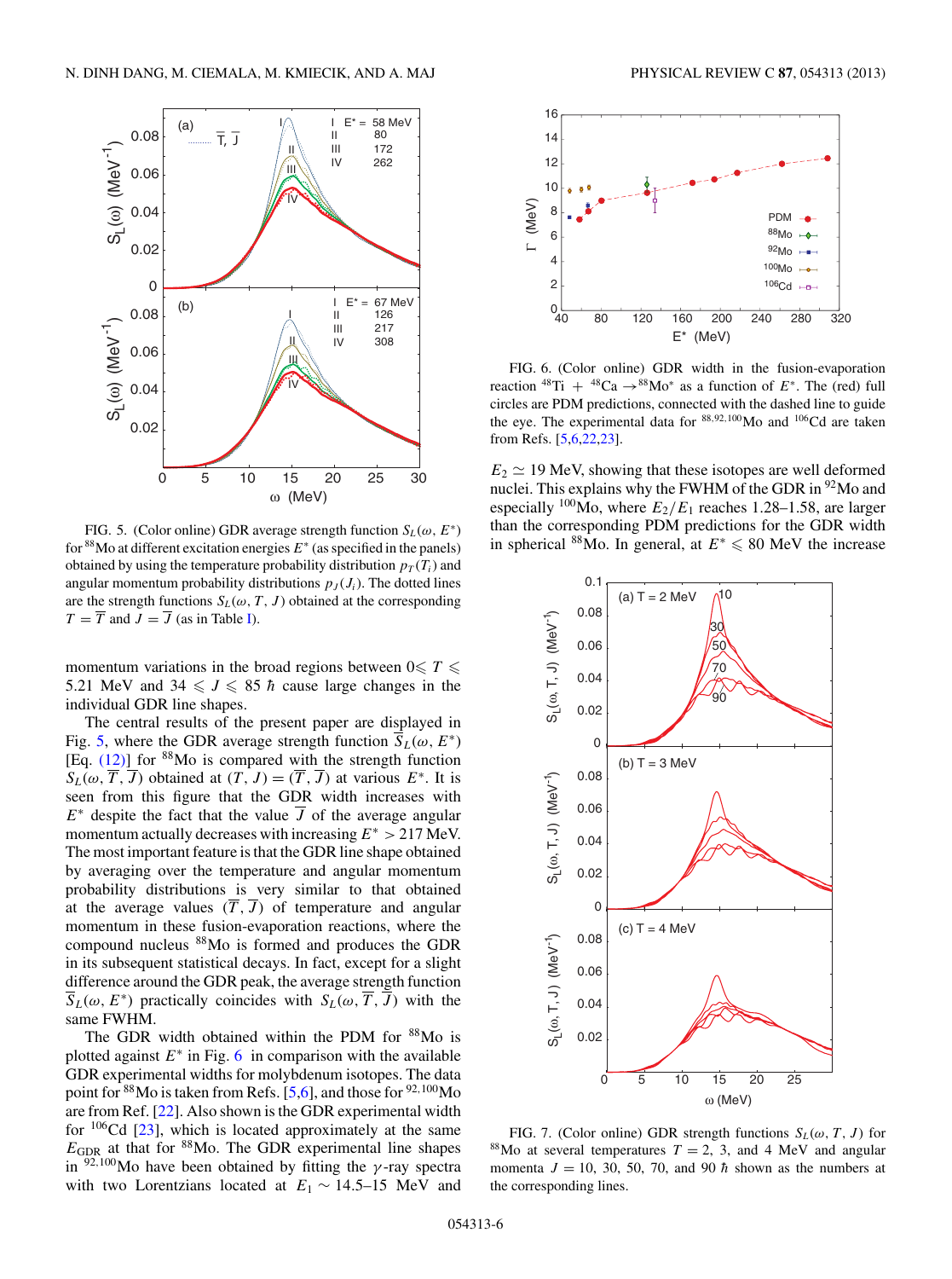<span id="page-6-0"></span>

FIG. 8. (Color online) GDR width in <sup>88</sup>Mo vs  $2 \le T \le 4$  MeV at  $10 \leqslant J \leqslant 90 \, \hbar$ . The lines are drawn to guide the eye.

in the width is rather strong, but at  $E^* > 80$  MeV the width increase is weaker because of the saturation of  $J_{\text{max}}$ . To see if the width saturation at high excitation energy is caused by the saturation of angular momentum, a test is made to examine the competition between the temperature and angular momentum effects on the width increase as  $T$  varies from  $2$ to 4 MeV in steps of  $0.5$  MeV and  $J$  is allowed to increase from 10 to 90  $\hbar$  in steps of 20  $\hbar$ . The GDR strength functions  $S_L(\omega, T, J)$  obtained at  $T = 2, 3$ , and 4 and at all J in use are displayed in Fig. [7,](#page-5-0) whereas the GDR widths are plotted in Fig. 8 versus T at all values of J in use. These figures clearly show a significant contribution of the angular momentum effect to the width increase at a lower  $T(T = 2 \text{ MeV})$ , whereas at high  $T = 4$  MeV the width obviously goes to a saturation at  $J \geqslant 50 \, \hbar$ . Moreover, at larger  $J \geqslant 70 \, \hbar$ , a width saturation starts to take place at any  $T$ . This feature is in qualitative agreement with the result obtained previously in Ref. [14].

### **IV. CONCLUSIONS**

In the present paper the PDM is employed to calculate the strength functions for the GDR in the statistical decays after

the fusion-evaporation reaction  $^{48}Ti+^{40}Ca$ , which produces the compound nucleus 88Mo<sup>∗</sup> at various excitation energies  $E^*$ . The calculations use the empirical probability distributions for temperature and angular momentum, which are generated by the GEMINI++ statistical code to produce the GDR average strength functions  $\overline{S}_L(\omega, E^*)$  as well as the average temperature  $\overline{T}$  and average angular momentum  $\overline{J}$  at each energy  $E^*$ .

The calculations show that while the GDR width increases with  $E^*$ , it approaches a saturation at high  $T = 4$  MeV when the angular momentum J reaches the value larger than 50  $\hbar$ . At a larger  $J \geq 70 \hbar$ , the width saturation shows up at any T. The most important observation in the present paper in that the GDR strength function  $\overline{S}_L(\omega, E^*)$  obtained by averaging the individual strength functions  $S_L(\omega, T, J)$  over the empirical temperature and angular momentum probability distributions turns out to be almost identical to  $S_L(\omega, \overline{T}, \overline{J})$  calculated at the average values  $\overline{T}$  and  $\overline{J}$  of temperature and angular momentum. This conclusion has a practical importance in the comparison between theory and experiment since, once T are  $\overline{J}$  are known, one may compare the theoretical prediction for the individual strength function  $S_L(\omega, T, J)$  and its width, obtained at  $\overline{T}$  and  $\overline{J}$ , with the data, without the need of generating and averaging the strength functions over the whole temperature and angular momentum distributions. For the direct comparison with experimental data, the changes in the original angular momentum distribution of the compound nucleus during the evaporation process have also to be taken into account. This will be carried out in the forthcoming paper [6].

#### **ACKNOWLEDGMENTS**

The numerical calculations were carried out using the FORTRAN IMSL Library by Visual Numerics on the RIKEN Integrated Cluster of Clusters (RICC) system. M.C., M.K., and A.M. acknowledge the partial support from the Polish National Center of Science (Grants No. 2011/03/B/ST2/01894 and No. N N202 486339).

- [1] J. J. Gaardhøje, [Annu. Rev. Nucl. Part. Sci.](http://dx.doi.org/10.1146/annurev.ns.42.120192.002411) **42**, 483 [\(1992\).](http://dx.doi.org/10.1146/annurev.ns.42.120192.002411)
- [2] P. F. Bortignon, A. Bracco, and R. A. Broglia, *Giant Resonances - Nuclear Structure at Finite Temperature* (Harwood Academic, Amsterdam, 1998).
- [3] N. N. Harakeh and A. van der Woude, *Giant Resonances - Fundamental High-Frequency Modes of Nuclear Excitation* (Clarendon, Oxford, 2001).
- [4] A. Schiller and M. Thoennessen, [At. Data Nucl. Data Tables](http://dx.doi.org/10.1016/j.adt.2006.12.002) **93**, [548 \(2007\).](http://dx.doi.org/10.1016/j.adt.2006.12.002)
- [5] M. Ciemala *et al.*, [Acta Phys. Pol. B](http://dx.doi.org/10.5506/APhysPolB.42.633) **42**, 633 (2011).
- [6] M. Ciemala, Ph.D. thesis (in Polish), Niewodniczanski Institute of Nuclear Physics PAN, Krakow, Report No. 2062/PL (2013), [http://www.ifj.edu.pl/publ/reports/2013/2062.pdf;](http://www.ifj.edu.pl/publ/reports/2013/2062.pdf) M. Ciemala *et al.* (in preparation).
- [7] S. Mukhopadhyay *et al.*, [Phys. Lett. B](http://dx.doi.org/10.1016/j.physletb.2012.01.059) **709**, 9 (2012); D. Pandit, S. Pal, A. De, and S. R. Banerjee, *ibid.* **713**[, 434](http://dx.doi.org/10.1016/j.physletb.2012.06.033) [\(2012\).](http://dx.doi.org/10.1016/j.physletb.2012.06.033)
- [8] G. Gervais, M. Thoennessen, and W. E. Ormand, *[Phys. Rev. C](http://dx.doi.org/10.1103/PhysRevC.58.R1377)* **58**[, R1377 \(1998\).](http://dx.doi.org/10.1103/PhysRevC.58.R1377)
- [9] N. Dinh Dang, K. Eisenman, J. Seitz, and M. Thoennessen, [Phys.](http://dx.doi.org/10.1103/PhysRevC.61.027302) Rev. C **61**[, 027302 \(2000\).](http://dx.doi.org/10.1103/PhysRevC.61.027302)
- [10] V. Baran, M. Colonna, M. Di Toro, A. Guarnera, V. N. Kondratyev, and A. Smerzi, [Nucl. Phys. A](http://dx.doi.org/10.1016/0375-9474(96)00045-0) **599**, 29c (1996).
- [11] W. E. Ormand, P. F. Bortignon, R. A. Broglia, and A. Bracco, [Nucl. Phys. A](http://dx.doi.org/10.1016/S0375-9474(96)00464-2) **614**, 217 (1997).
- [12] N. D. Dang and A. Arima, [Phys. Rev. Lett](http://dx.doi.org/10.1103/PhysRevLett.80.4145) **80**, 4145 (1998); [Nucl. Phys. A](http://dx.doi.org/10.1016/S0375-9474(98)00211-5) **636**, 427 (1998).
- [13] N. D. Dang and A. Arima, Phys. Rev. C **68**[, 044303 \(2003\).](http://dx.doi.org/10.1103/PhysRevC.68.044303)
- [14] N. Dinh Dang, Phys. Rev. C **85**[, 064323 \(2012\).](http://dx.doi.org/10.1103/PhysRevC.85.064323)
- [15] N. D. Dang and N. Q. Hung, [Phys. Rev. C](http://dx.doi.org/10.1103/PhysRevC.86.044333) **86**, 044333 [\(2012\).](http://dx.doi.org/10.1103/PhysRevC.86.044333)
- [16] Ph. Chomaz, Nucl. Phys. A **569**[, 203c \(1994\);](http://dx.doi.org/10.1016/0375-9474(94)90111-2) [Phys. Lett. B](http://dx.doi.org/10.1016/0370-2693(95)00028-J) **347**, [1 \(1995\).](http://dx.doi.org/10.1016/0370-2693(95)00028-J)
- [17] M. Danos and W. Greiner, Phys. Rev. **138**[, B876 \(1965\);](http://dx.doi.org/10.1103/PhysRev.138.B876) M. Kicinska-Habior, K. A. Snover, J. A. Behr, C. A. Gossett,